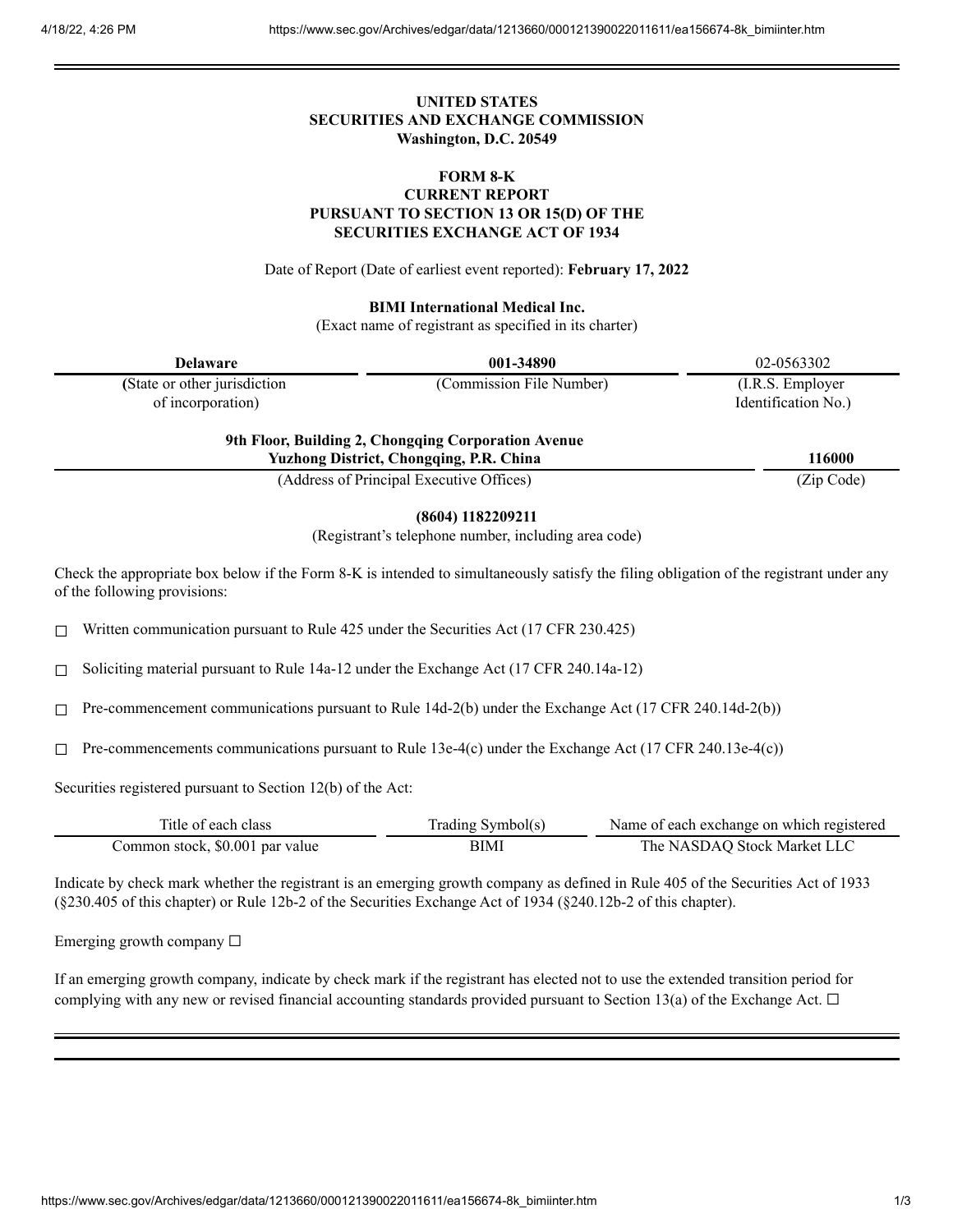#### **Item 8.01. Other Events.**

On February 17, 2022, BIMI International Medical Inc.(the "Company") received formal notification via letter from The Nasdaq Stock Market LLC confirming that the Company had regained compliance with the minimum bid price requirement under Nasdaq Listing Rule 5550(a)(2) (the "Minimum Bid Price Rule"), which requires that the Company's common stock maintain a minimum bid price of at least \$1.00 per share, and that the matter is now closed.